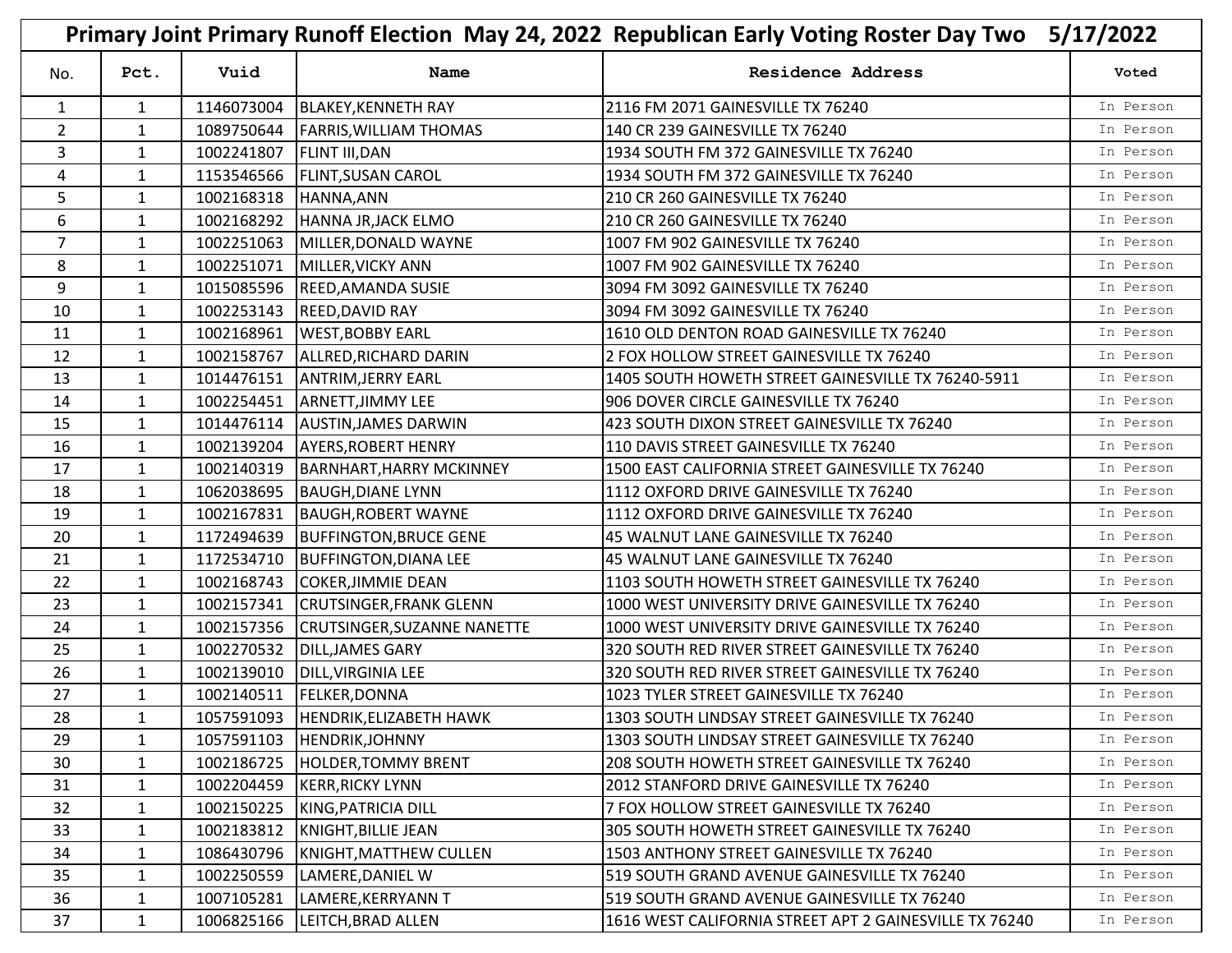| 38 | 1              | 1002140065 | LOCH, GAYLE RAUSCHUBER             | 3 FOX HOLLOW STREET GAINESVILLE TX 76240-4626           | In Person |
|----|----------------|------------|------------------------------------|---------------------------------------------------------|-----------|
| 39 | $\mathbf{1}$   | 1002138775 | MOLSBEE, GERALD WAYNE              | 905 SOUTH DIXON STREET GAINESVILLE TX 76240             | In Person |
| 40 | $\mathbf{1}$   | 1002138625 | MOLSBEE, TWYLA                     | 905 SOUTH DIXON STREET UNIT 0 GAINESVILLE TX 76240      | In Person |
| 41 | $\mathbf{1}$   | 1002222140 | NEU, CHRISTOPHER ALAN              | 1875 FM 3108 GAINESVILLE TX 76240                       | In Person |
| 42 | $\mathbf{1}$   | 1001357212 | RAUSCHUBER, JERAD JOSEPH           | 3409 COLUMBUS STREET GAINESVILLE TX 76240               | In Person |
| 43 | $\mathbf{1}$   | 1002270623 | <b>RILEY, BILLY EUGENE</b>         | 1308 COLLEGE VIEW STREET GAINESVILLE TX 76240           | In Person |
| 44 | $\mathbf{1}$   | 1002143972 | <b>RILEY, SHERLEY ANN</b>          | 1308 COLLEGE VIEW STREET GAINESVILLE TX 76240           | In Person |
| 45 | $\mathbf{1}$   | 1002156694 | <b>RIPLEY, SUSAN KAY</b>           | 1909 COLLEGE AVENUE GAINESVILLE TX 76240                | In Person |
| 46 | $\mathbf{1}$   | 1002150097 | SMITH JR, GORDON BENNETT           | 924 SOUTH DENTON STREET GAINESVILLE TX 76240            | In Person |
| 47 | $\mathbf{1}$   | 2178987402 | <b>TIBO, EVELYN CANDOR</b>         | 1013 EAST MAIN STREET GAINESVILLE TX 76240              | In Person |
| 48 | $\mathbf{1}$   | 1005316932 | <b>TYLER, WILLIAM GREGG</b>        | 1407 ANTHONY STREET GAINESVILLE TX 76240                | In Person |
| 49 | $\mathbf{1}$   | 1002147340 | WILLIAMS, ALANNA ODOM              | 906 SOUTH DIXON STREET GAINESVILLE TX 76240-5219        | In Person |
| 50 | $\mathbf{1}$   | 1002164256 | <b>WINTERS, PAULA</b>              | 501 MELODY LANE GAINESVILLE TX 76240                    | In Person |
| 51 | $2^{\circ}$    | 1002139902 | <b>BECK, BOBBI JO</b>              | 919 NORTH DIXON STREET GAINESVILLE TX 76240             | In Person |
| 52 | 2 <sup>1</sup> | 2150154138 | <b>BECK, ROBERT CLINTON</b>        | 919 NORTH DIXON STREET GAINESVILLE TX 76240             | In Person |
| 53 | 2 <sup>1</sup> | 1138609646 | CONAWAY, MICHAEL LEE               | 2510 WEST HWY 82 GAINESVILLE TX 76240                   | In Person |
| 54 | $2^{\circ}$    | 1002157552 | KLUTSCHKOWSKI, HEIDI               | 711 BARBARA JORDAN AVE. GAINESVILLE TX 76240            | In Person |
| 55 | 2 <sup>7</sup> | 1170949859 | MARTINEZ-BALDERAS, SUSAN LOPEZ     | 1814 MILL STREET GAINESVILLE TX 76240                   | In Person |
| 56 | $2^{\circ}$    | 1011681793 | <b>TAYLOR, KERI WALTERS</b>        | 1703 BUCK STREET GAINESVILLE TX 76240                   | In Person |
| 57 | 2 <sup>1</sup> | 1146790334 | <b>WOODWARD, JAMES OLIVER</b>      | 501 EAST CALIFORNIA STREET APT 404 GAINESVILLE TX 76240 | In Person |
| 58 | $\overline{3}$ | 1015910666 | <b>BECKER, BILLIE JEAN</b>         | 1695 CR 318 GAINESVILLE TX 76240-8195                   | In Person |
| 59 | $\overline{3}$ | 1002205914 | <b>FUHRMANN, RONALD JOSEPH</b>     | 4580 CR 308 GAINESVILLE TX 76240                        | In Person |
| 60 | 3              | 1014065025 | HIEGEL, CHRISTOPHER LEE            | 7829 FM 51 GAINESVILLE TX 76240-8251                    | In Person |
| 61 | 3              | 1138848840 | HOBBS, DONALD EDWARD               | 15 CR 3630 GAINESVILLE TX 76240                         | In Person |
| 62 | 3              | 1002219103 | HOENIG, CECILIA                    | 498 CR 352 GAINESVILLE TX 76240                         | In Person |
| 63 | $\overline{3}$ | 1009342790 | <b>HUSTON, KELLY JO</b>            | 5168 CR 308 GAINESVILLE TX 76240                        | In Person |
| 64 | 3              | 1002219811 | <b>ROBERTSON, JIM AVERY</b>        | 3236 FM 1630 GAINESVILLE TX 76240                       | In Person |
| 65 | $\overline{3}$ | 1002155931 | SANDMANN, DONALD CARL              | 1849 FM 1630 GAINESVILLE TX 76240                       | In Person |
| 66 | 3              | 1002156185 | SANDMANN, LINDA                    | 1849 FM 1630 GAINESVILLE TX 76240                       | In Person |
| 67 | $\mathbf{3}$   | 1002219616 | SCHAD, PAMELA                      | 2961 FM 1630 GAINESVILLE TX 76240                       | In Person |
| 68 | 3              |            | 1026658665 SICKING, ROBERT WILLIAM | 3475 CR 308 GAINESVILLE TX 76240                        | In Person |
| 69 | 3              | 1002241352 | STROUD, CATHERINE                  | 239 CR 352 GAINESVILLE TX 76240                         | In Person |
| 70 | 4              | 1018530429 | <b>BROWN, JANET LYNN</b>           | 6437 NORTH INT 35 GAINESVILLE TX 76240                  | In Person |
| 71 | 4              | 1002245261 | ALLEN, DONNA                       | 401 ASPEN RD GAINESVILLE TX 76240                       | In Person |
| 72 | 4              | 1002244148 | <b>ALLEN, RICKY WAYNE</b>          | 401 ASPEN RD GAINESVILLE TX 76240                       | In Person |
| 73 | 4              | 1002241600 | <b>BOONE, KATHY PIRKEY</b>         | 2005 ONEAL STREET GAINESVILLE TX 76240-3715             | In Person |
| 74 | 4              | 1002239459 | <b>BOONE, ROBERT WAYNE</b>         | 2005 ONEAL STREET GAINESVILLE TX 76240                  | In Person |
| 75 | 4              | 1158845629 | <b>BRACKEEN, JACKIE GLENN</b>      | 915 EAST HWY 82 APT 214 GAINESVILLE TX 76240            | In Person |
| 76 | 4              | 1002246068 | COX, GERALD DAVID                  | 415 ROSEDALE DRIVE GAINESVILLE TX 76240                 | In Person |
| 77 | 4              | 1002234179 | ELLENDER, HAROLD THOMAS            | 1012 ASPEN RD GAINESVILLE TX 76240                      | In Person |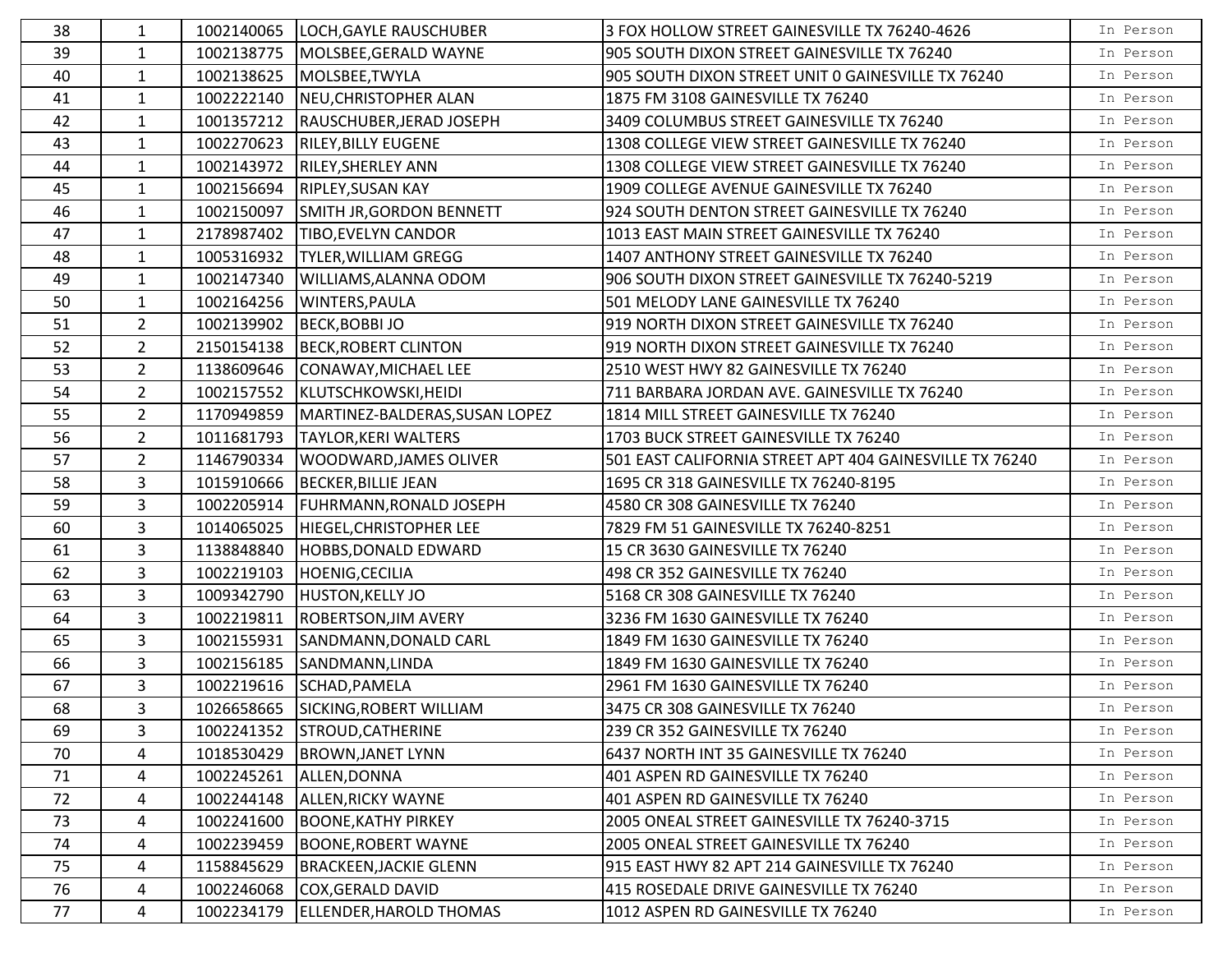| 78  | 4              |            | 1002274296   ELLENDER, LINDA WARD    | 1012 ASPEN RD GAINESVILLE TX 76240              | In Person |
|-----|----------------|------------|--------------------------------------|-------------------------------------------------|-----------|
| 79  | 4              |            | 1207801758   FREDRICK, JORDAN THOMAS | 1009 GLADNEY STREET GAINESVILLE TX 76240        | In Person |
| 80  | 4              | 1002240059 | <b>HACKLER, JAMES R</b>              | 1105 ROSEDALE DRIVE GAINESVILLE TX 76240        | In Person |
| 81  | 4              | 1002192642 | <b>HARRISON, KEVIN VIRGIL</b>        | 1472 HILLCREST BOULEVARD GAINESVILLE TX 76240   | In Person |
| 82  | 4              |            | 1002242576 HUNTER, JUDY              | 905 MESQUITE STREET GAINESVILLE TX 76240        | In Person |
| 83  | 4              | 1019930515 | KELLEY, ROBERT J                     | 1209 HILLSIDE DRIVE GAINESVILLE TX 76240        | In Person |
| 84  | 4              | 1018579757 | MARCELLUS, CAROLE ANN                | 2017 GREENBRIAR DRIVE GAINESVILLE TX 76240      | In Person |
| 85  | 4              | 1002270870 | MOBLEY, DONALD RAY                   | 4601 NORTH INT 35 GAINESVILLE TX 76240          | In Person |
| 86  | 4              | 1017166374 | PETROS, REGINA MARIE                 | 3500 NORTH GRAND AVENUE GAINESVILLE TX 76240    | In Person |
| 87  | 4              | 1002155908 | RIGLER, MICHAEL                      | 1302 HILLCREST BOULEVARD GAINESVILLE TX 76240   | In Person |
| 88  | 4              | 1009054660 | <b>SCHREIBER, TRENA DIANE</b>        | 1840 E BROADWAY APT 104 GAINESVILLE TX 76240    | In Person |
| 89  | 4              | 1092604960 | STATESON, JOY ANNETTE                | 904 WHEELER CREEK DRIVE GAINESVILLE TX 76240    | In Person |
| 90  | 4              | 1013557493 | <b>WALTERSCHEID, SAMUEL ROBERT</b>   | 1302 ELMWOOD STREET GAINESVILLE TX 76240        | In Person |
| 91  | 4              | 1002239250 | <b>WILSON, BONNIE SUE</b>            | 2010 REDBUD ROAD GAINESVILLE TX 76240           | In Person |
| 92  | 4              | 1002239232 | <b>WILSON, JAMES EARL</b>            | 2010 REDBUD ROAD GAINESVILLE TX 76240           | In Person |
| 93  | 4              | 1002248263 | <b>WOLF, SHARON</b>                  | 1200 NORTH CLEMENTS STREET GAINESVILLE TX 76240 | In Person |
| 94  | 4              | 1008952107 | <b>WRIGHT, ONA JANE</b>              | 1109 ELMWOOD STREET GAINESVILLE TX 76240        | In Person |
| 95  | 6              | 1002164622 | <b>EBERHART, KATHERYN JO</b>         | 11745 FM 678 WHITESBORO TX 76273                | In Person |
| 96  | 6              | 1002164481 | <b>EBERHART, LARRY JOE</b>           | 11745 FM 678 WHITESBORO TX 76273                | In Person |
| 97  | 6              | 1002170163 | <b>FENNELL, BILLIE</b>               | 1474 CR 136 GAINESVILLE TX 76240                | In Person |
| 98  | 6              | 1002172132 | LEWIS, EMILY CORCORAN                | 2161 FM 2896 GAINESVILLE TX 76240               | In Person |
| 99  | 6              | 1002185362 | MARTIN, ELLEN JANE                   | 1716 SYCAMORE CREEK ROAD WHITESBORO TX 76273    | In Person |
| 100 | 6              | 1002169748 | MEEKS, BILLY DEAN                    | 862 CR 167 WHITESBORO TX 76273                  | In Person |
| 101 | 6              | 2133450202 | MEEKS, MARY KING                     | 862 CR 167 WHITESBORO TX 76273                  | In Person |
| 102 | 6              | 1002178862 | PAXTON, CALLIE CHRISTINE             | 126 CR 152 WHITESBORO TX 76273                  | In Person |
| 103 | 6              | 1082571683 | PRITCHARD, JOHN EMERY                | 2880 CR 156 WHITESBORO TX 76273                 | In Person |
| 104 | 6              | 1082580409 | PRITCHARD, SUSAN STEPHENS            | 2880 CR 156 WHITESBORO TX 76273                 | In Person |
| 105 | 6              | 1002182961 | STILES, LYNN EDWARD                  | 2717 CR 113 WHITESBORO TX 76273                 | In Person |
| 106 | 6              | 1002170383 | <b>WESTBROOK, MARK ALAN</b>          | 3386 FM 2896 GAINESVILLE TX 76240               | In Person |
| 107 | 6              | 2152722583 | <b>WOOLSEY, BREANN ALEXIS</b>        | 2805 CR 136 WHITESBORO TX 76273                 | In Person |
| 108 | $\overline{7}$ |            | 2125483549 CASTILLO, NANCY           | 4561 FM 678 GAINESVILLE TX 76240                | In Person |
| 109 | $\overline{7}$ | 1087842794 | <b>ELMORE, CAROLYN ANNE</b>          | 976 CR 182 GAINESVILLE TX 76240                 | In Person |
| 110 | 7              | 1078790518 | <b>ELMORE, PHILLIP RICHARD</b>       | 976 CR 182 GAINESVILLE TX 76240                 | In Person |
| 111 | 7              | 1159245879 | <b>GATEWOOD, ELLYNN SUE</b>          | 9255 FM 678 GAINESVILLE TX 76240                | In Person |
| 112 | $\overline{7}$ | 1146870311 | GATEWOOD, TRAVIS                     | 9255 FM 678 GAINESVILLE TX 76240                | In Person |
| 113 | $\overline{7}$ | 1014869053 | HART, NORMA HOLLAND                  | 988 CR 182 GAINESVILLE TX 76240                 | In Person |
| 114 | $\overline{7}$ | 1017229550 | JONES, DONA BOHANON                  | 874 CR 174 GAINESVILLE TX 76240                 | In Person |
| 115 | $\overline{7}$ | 1015067221 | JONES, LARRY RANDEL                  | 874 CR 174 GAINESVILLE TX 76240                 | In Person |
| 116 | 7              | 1006971461 | MOLSBEE IV, OM                       | 498 CR 163 GAINESVILLE TX 76240                 | In Person |
| 117 | $\overline{7}$ | 2152016235 | PULEC, TIMOTHY MICHAEL               | 2134 HAWKINS ROAD WHITESBORO TX 76273           | In Person |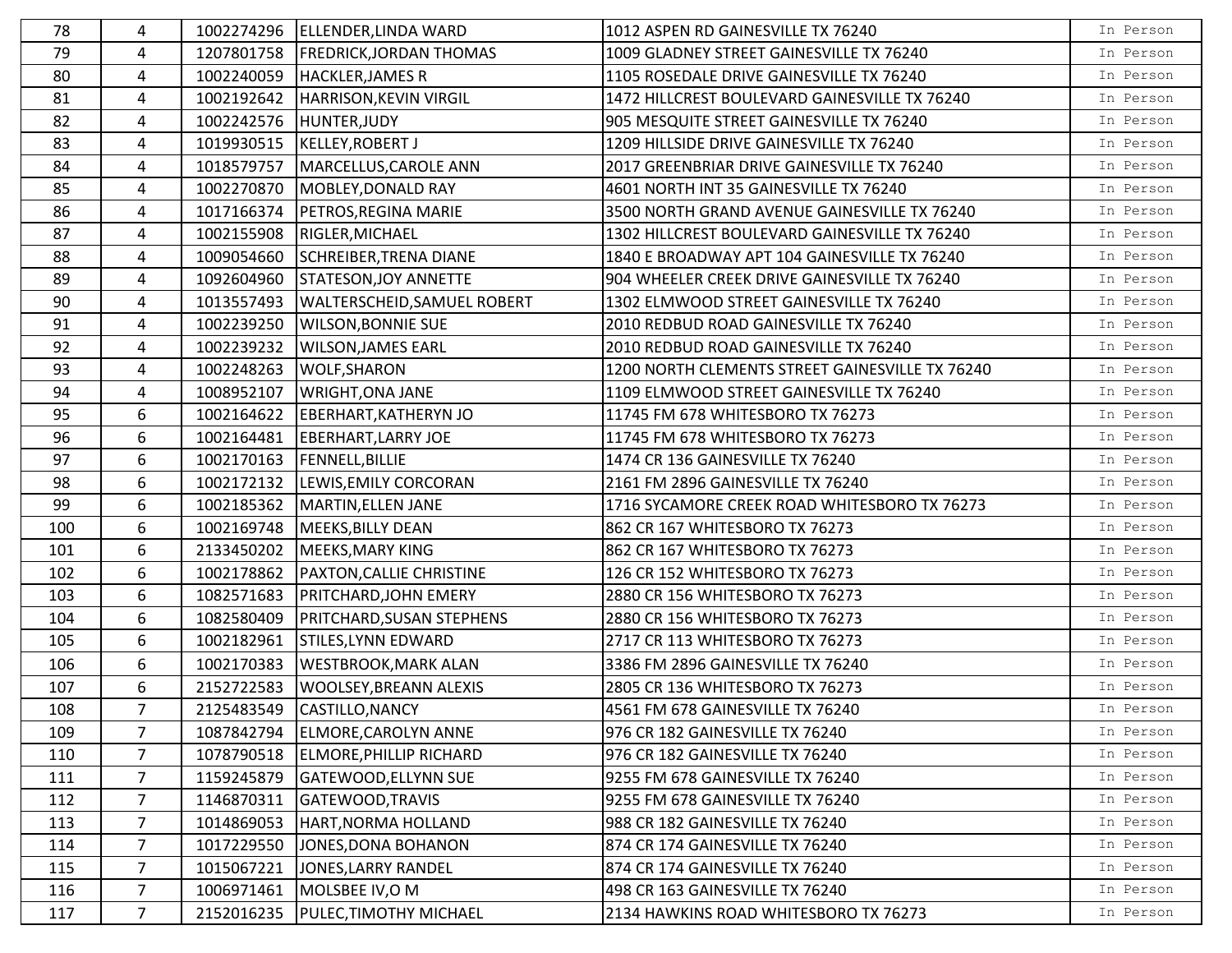| 118 | 7              | 2176161725 | <b>STEVENS, PATRICK ONEIL</b>      | 988 CR 182 GAINESVILLE TX 76240          | In Person |
|-----|----------------|------------|------------------------------------|------------------------------------------|-----------|
| 119 | $\overline{7}$ | 1206061733 | <b>STRAND, STEPHANIE MICHELLE</b>  | 4721 CR 107 GAINESVILLE TX 76240         | In Person |
| 120 | 7              | 1002159067 | <b>SULLIVANT, LARRY BURKE</b>      | 1219 CR 147 GAINESVILLE TX 76240         | In Person |
| 121 | $\overline{7}$ | 2143502389 | VANHOOZER, HANNAH ELIZABETH        | 166 ROCKY LANE GAINESVILLE TX 76240      | In Person |
| 122 | $\overline{7}$ | 1165505070 | ZARAGOZA, LOUIS JOSEPH             | 524 CR 174 GAINESVILLE TX 76240          | In Person |
| 123 | 8              | 1039594737 | <b>GEORGE, JACKIE IRENE</b>        | 3456 FM 3164 GAINESVILLE TX 76240        | In Person |
| 124 | 8              | 1002181419 | <b>HOGAN, JULIA KAY</b>            | 3906 FM 678 GAINESVILLE TX 76240         | In Person |
| 125 | 8              | 1002181435 | <b>HOGAN, ROBERT WAYNE</b>         | 3906 FM 678 GAINESVILLE TX 76240         | In Person |
| 126 | 8              | 1002180418 | MAYES, LISA LEIGH                  | 2959 CR 224 GAINESVILLE TX 76240         | In Person |
| 127 | 8              | 1188968296 | MOLSBEE, CHANSE RENEE              | 10121 FM 902 COLLINSVILLE TX 76233       | In Person |
| 128 | 8              | 1056733817 | MOLSBEE, RYAN WAYNE                | 10121 FM 902 COLLINSVILLE TX 76233       | In Person |
| 129 | 8              | 1002251305 | MORRIS, FRANK EDGINGTON            | 2879 FM 3092 GAINESVILLE TX 76240-0424   | In Person |
| 130 | 8              | 1002156088 | NOLAN, LINDA CAROL                 | 607 CR 214 GAINESVILLE TX 76240          | In Person |
| 131 | 8              | 2157859315 | <b>SMITH, BRIAN KEITH</b>          | 200 CR 211 GAINESVILLE TX 76240          | In Person |
| 132 | 8              | 1074002822 | WALKER, MELINDA MICHELE            | 291 CR 2121 GAINESVILLE TX 76240         | In Person |
| 133 | 8              | 2152020066 | <b>WALKER, RICK KEITH</b>          | 291 CR 2121 GAINESVILLE TX 76240         | In Person |
| 134 | 8              | 1002203083 | <b>WEST, VIRGINIA SUZEN</b>        | 1724 CR 297 GAINESVILLE TX 76240         | In Person |
| 135 | 10             | 1002187491 | AKIN, CAROLYN                      | 6024 FM 902 GAINESVILLE TX 76240         | In Person |
| 136 | 10             | 1002187502 | AKIN, DANNY GLEN                   | 6024 FM 902 GAINESVILLE TX 76240         | In Person |
| 137 | 10             | 1002192730 | <b>BAHR III, CONRAD CHARLES</b>    | 733 CR 215 COLLINSVILLE TX 76233         | In Person |
| 138 | 10             | 1012020668 | <b>BELL, RANDALL EARL</b>          | 1441 FM 3496 GAINESVILLE TX 76240        | In Person |
| 139 | 10             | 1002188648 | <b>BLAKEY, KENDEL EWING</b>        | 6242 S SOUTH FM 372 GAINESVILLE TX 76240 | In Person |
| 140 | 10             | 1013552130 | <b>BROWN, JOHNNY CHARLES</b>       | 2100 NEELY TRAIL VALLEY VIEW TX 76272    | In Person |
| 141 | 10             | 1009206174 | <b>BROWN, MELANIE ANN</b>          | 2100 NEELY TRAIL VALLEY VIEW TX 76272    | In Person |
| 142 | 10             | 1010077471 | CHILDS, EVELYNE INGEBORG           | 1456 MORROW ROAD VALLEY VIEW TX 76272    | In Person |
| 143 | 10             | 1010812064 | CHILDS, LAWRENCE EUGENE            | 1456 MORROW ROAD VALLEY VIEW TX 76272    | In Person |
| 144 | 10             | 1002159787 | <b>CRAVENS, MILBURN RAY</b>        | 3704 CR 220 GAINESVILLE TX 76240         | In Person |
| 145 | 10             | 1089255271 | DINEEN, CLAUDIA CATHERINE          | 1840 HARPOLE ROAD TIOGA TX 76271         | In Person |
| 146 | 10             | 1074238277 | DUNNING, MARGARET J                | 16146 SOUTH FM 372 VALLEY VIEW TX 76272  | In Person |
| 147 | 10             | 1142161322 | DUNNING JR, RAYMOND MANUEL         | 16146 SOUTH FM 372 VALLEY VIEW TX 76272  | In Person |
| 148 | 10             |            | 1002187404   HARPER, DAVID SHERMAN | 10120 SOUTH FM 372 GAINESVILLE TX 76240  | In Person |
| 149 | 10             | 1002187399 | HARPER, MARGARITA                  | 10120 SOUTH FM 372 GAINESVILLE TX 76240  | In Person |
| 150 | 10             | 1015072010 | HINSON, PATRICIA ANN               | 477 CR 232 COLLINSVILLE TX 76233         | In Person |
| 151 | 10             | 1002193680 | <b>HOENIG, GENE ANTHONY</b>        | 205 CR 2118 GAINESVILLE TX 76240         | In Person |
| 152 | 10             | 1002174608 | <b>HOENIG, PEGGY BOLDEN</b>        | 205 CR 2118 GAINESVILLE TX 76240-8597    | In Person |
| 153 | 10             | 1009264966 | LESTER, JOHN ROBERT                | 1050 BLACKJACK ROAD VALLEY VIEW TX 76272 | In Person |
| 154 | 10             | 1009444548 | MORAN, BILLY DON                   | 396 CR 286 COLLINSVILLE TX 76233         | In Person |
| 155 | 10             | 1009444553 | MORAN, MINTA G                     | 396 CR 286 COLLINSVILLE TX 76233         | In Person |
| 156 | 10             | 1013836911 | MOSS, JAMES LLOYD                  | 405 CR 261 VALLEY VIEW TX 76272-8039     | In Person |
| 157 | 10             | 1085695315 | RINEBOLD, JOHN MURRAY              | 250 EAGLE COVE CIRCLE TIOGA TX 76271     | In Person |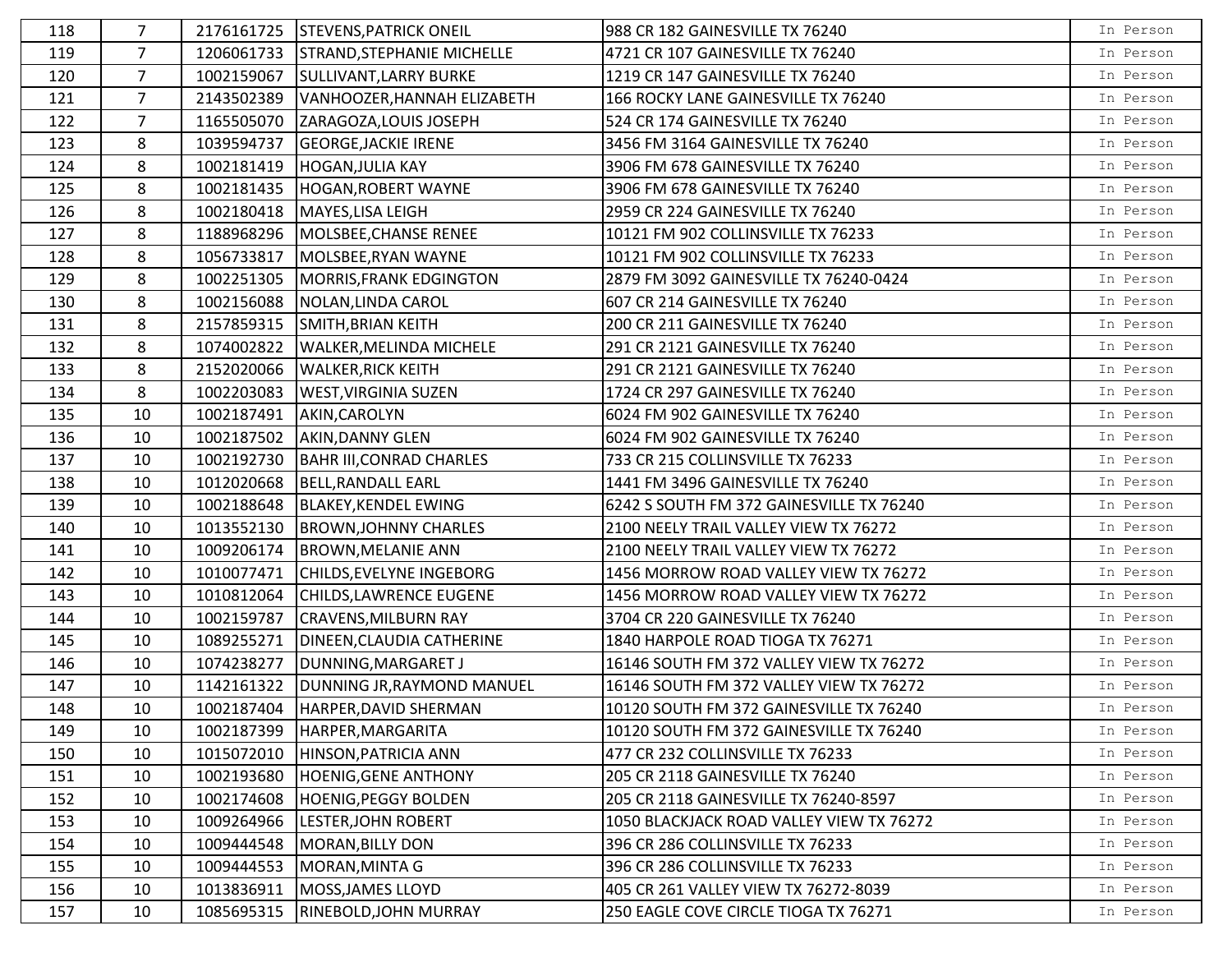| 158 | 10 | 1085419582 | RINEBOLD, RHONDA RENEE            | 250 EAGLE COVE CIRCLE TIOGA TX 76271         | In Person |
|-----|----|------------|-----------------------------------|----------------------------------------------|-----------|
| 159 | 10 | 1002193772 | SAPPINGTON, AMY EILEEN            | 188 WOLFHUNTER LANE VALLEY VIEW TX 76272     | In Person |
| 160 | 10 | 1013276689 | STALEY, DIANE GRANTHAM            | 4307 EAST LONE OAK ROAD VALLEY VIEW TX 76272 | In Person |
| 161 | 10 | 1013280699 | <b>STALEY III, SAUNDERS SKEEN</b> | 4307 EAST LONE OAK ROAD VALLEY VIEW TX 76272 | In Person |
| 162 | 10 | 1002191669 | <b>TEEL, SELMA DUMAS</b>          | 45 SPRINGS ROAD VALLEY VIEW TX 76272         | In Person |
| 163 | 10 | 1015403916 | ZIMMERER, JOHN JOSEPH             | 2093 CR 215 COLLINSVILLE TX 76233-2342       | In Person |
| 164 | 10 | 1009075317 | ZIMMERER, SHIRLEY JEAN            | 2093 CR 215 COLLINSVILLE TX 76233            | In Person |
| 165 | 11 | 2145285864 | ADDOMS III, JOHN FILLMORE         | 134 CR 2256 VALLEY VIEW TX 76272             | In Person |
| 166 | 11 | 2145286229 | <b>ADDOMS, MICHELLE YVONNE</b>    | 134 CR 2256 VALLEY VIEW TX 76272             | In Person |
| 167 | 11 | 1166568548 | <b>BABBITT, CHANDA LANE</b>       | 1400 CR 2255 VALLEY VIEW TX 76272            | In Person |
| 168 | 11 | 1013514374 | <b>BLACK, MARIJO NEWBY</b>        | 1133 CHEANEY ROAD VALLEY VIEW TX 76272       | In Person |
| 169 | 11 | 1013514390 | <b>BLACK, STEVEN HOWARD</b>       | 1133 CHEANEY ROAD VALLEY VIEW TX 76272       | In Person |
| 170 | 11 | 1023404604 | CADENHEAD, KATHRYN JORDAN         | 842 CR 251 VALLEY VIEW TX 76272              | In Person |
| 171 | 11 | 1023361239 | <b>CADENHEAD, THOMAS ALAN</b>     | 842 CR 251 VALLEY VIEW TX 76272              | In Person |
| 172 | 11 | 1002197889 | COWLING JR, HERMAN DAVIS          | 1589 FM 2848 VALLEY VIEW TX 76272            | In Person |
| 173 | 11 | 1002197610 | COWLING, RITA MARTINDALE          | 1589 FM 2848 VALLEY VIEW TX 76272            | In Person |
| 174 | 11 | 2155317976 | DUNCAN, DOUGLAS LEE               | 200 KNOTTED OAKS CT VALLEY VIEW TX 76272     | In Person |
| 175 | 11 | 1002272896 | HARDY, MARCIA LYNN                | 427 HIDDEN VALLEY ROAD VALLEY VIEW TX 76272  | In Person |
| 176 | 11 | 1002197033 | <b>HOEDEBECK, DANIEL KEITH</b>    | 8564 FM 2071 GAINESVILLE TX 76240            | In Person |
| 177 | 11 | 1002168466 | <b>HOEDEBECK, PAMELA SUSAN</b>    | 8564 FM 2071 GAINESVILLE TX 76240            | In Person |
| 178 | 11 | 1008946970 | <b>HOFFMAN, EMILY JEAN</b>        | 205 LOVE TRAIL VALLEY VIEW TX 76272-7302     | In Person |
| 179 | 11 | 1202668316 | JOHNSON, LAURI CONWAY             | 11951 SOUTH INT 35 VALLEY VIEW TX 76272      | In Person |
| 180 | 11 | 1089225517 | KOROLY, JEFFERY ALAN              | 100 CR 2254 VALLEY VIEW TX 76272             | In Person |
| 181 | 11 | 1136713163 | MEDCALF, JACKY RAY                | 201 SOUTH LEE STREET VALLEY VIEW TX 76272    | In Person |
| 182 | 11 | 1001872095 | MOUDY, JUDITH WOOLSEY             | 115 CR 2250 VALLEY VIEW TX 76272             | In Person |
| 183 | 11 | 1014010352 | MOUDY, LARRY DAVID                | 115 CR 2250 VALLEY VIEW TX 76272             | In Person |
| 184 | 11 | 1002195883 | NEIGHBORS, JANIE GILLUM           | 4000 CR 336 VALLEY VIEW TX 76272             | In Person |
| 185 | 11 | 1002196135 | NEIGHBORS, JERRY LYNN             | 4000 CR 336 VALLEY VIEW TX 76272             | In Person |
| 186 | 11 | 1074672711 | PHILLIPS, KIRK STEPHEN            | 1201 CHEANEY ROAD VALLEY VIEW TX 76272       | In Person |
| 187 | 11 | 1074672724 | PHILLIPS, RENEE RAWSON            | 1201 CHEANEY ROAD VALLEY VIEW TX 76272       | In Person |
| 188 | 11 |            | 2154676280 REINKE, ASA FREDERICK  | 558 CR 2254 VALLEY VIEW TX 76272             | In Person |
| 189 | 11 | 2148563592 | <b>REINKE, MELANIE LYNN</b>       | 558 CR 2254 VALLEY VIEW TX 76272             | In Person |
| 190 | 11 | 1183424577 | <b>SMITH JR, DONALD</b>           | 309 MILAM DRIVE VALLEY VIEW TX 76272         | In Person |
| 191 | 11 | 1002196807 | STOBAUGH, DEBBIE                  | 515 E SPRING CREEK ROAD GAINESVILLE TX 76240 | In Person |
| 192 | 11 | 1002193928 | <b>STOCKTON, CYNTHIA MAJORS</b>   | 1138 EAST FM 922 VALLEY VIEW TX 76272        | In Person |
| 193 | 11 | 1002193916 | <b>STOCKTON JR, JOHN VAL</b>      | 1138 EAST FM 922 VALLEY VIEW TX 76272        | In Person |
| 194 | 11 | 1076920887 | VALDEZ, GLENNORA                  | 201 SOUTH LEE STREET VALLEY VIEW TX 76272    | In Person |
| 195 | 11 | 1171660829 | <b>VESPERMAN, HALEY ROSE</b>      | 290 OLD SPANISH TRAIL VALLEY VIEW TX 76272   | In Person |
| 196 | 11 | 1002199467 | <b>WOLF, DANIEL LEE</b>           | 3067 CR 307 GAINESVILLE TX 76240             | In Person |
| 197 | 12 | 1011850710 | <b>CARR, SUSAN E</b>              | 573 CR 317 VALLEY VIEW TX 76272              | In Person |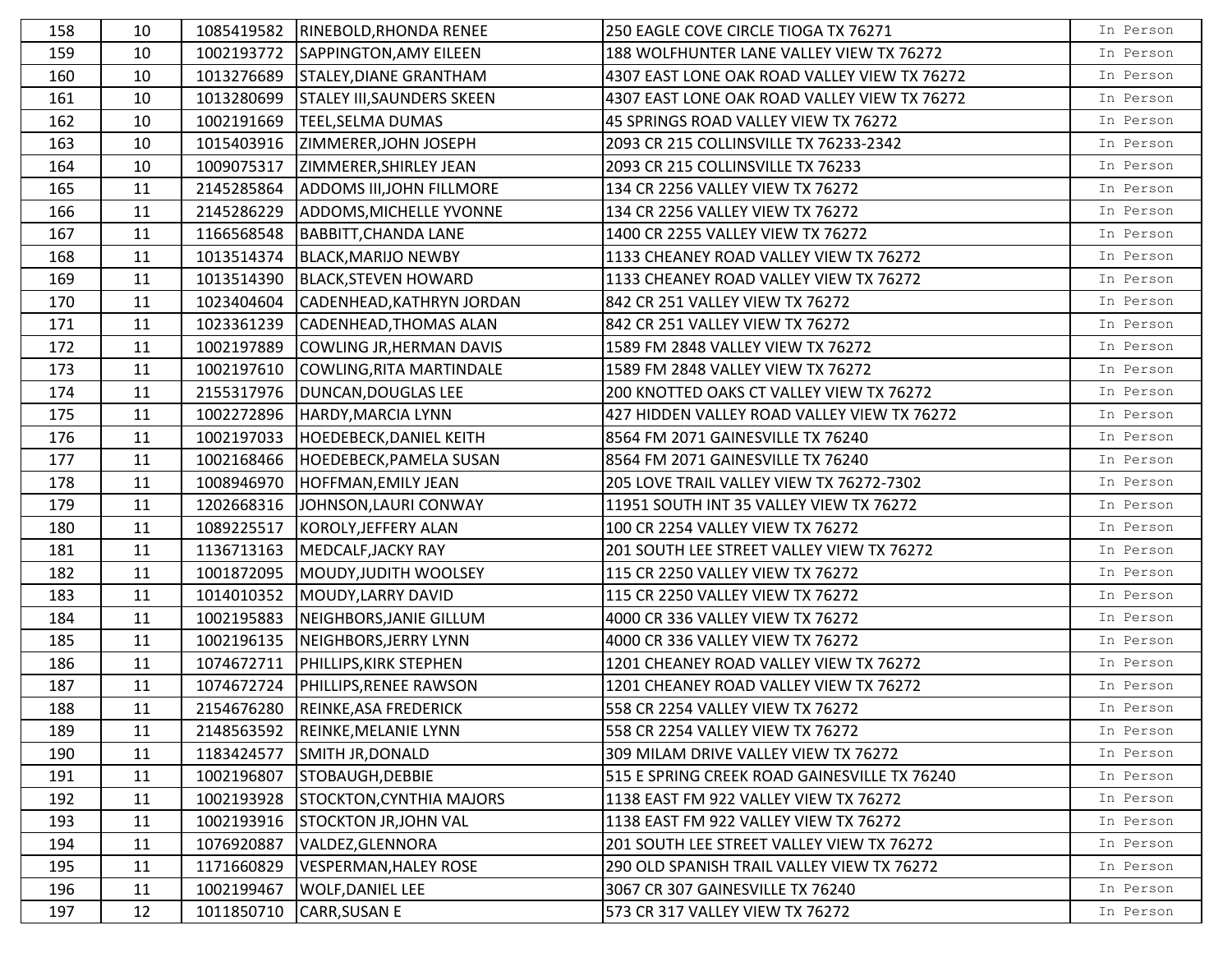| 198 | 12 | 1002204324 | <b>HOTT, CHARLES WAYNE</b>         | 17788 FM 922 FORESTBURG TX 76239            | In Person |
|-----|----|------------|------------------------------------|---------------------------------------------|-----------|
| 199 | 12 | 1007298781 | JONES, JERRY DANIEL                | 122 HARGROVE STREET ERA TX 76238            | In Person |
| 200 | 12 | 1002158087 | KNIGHT, WILLIAM DANIEL             | 220 BOLIVAR ROAD ERA TX 76238               | In Person |
| 201 | 12 | 1002273105 | MOON, SANDRA GAIL ROEDER           | 1953 CR 332 ERA TX 76238                    | In Person |
| 202 | 12 | 1002203511 | <b>MOON, TIMOTHY HORIS</b>         | 1953 CR 332 ERA TX 76238                    | In Person |
| 203 | 12 | 1002202884 | MYERS, CYNTHIA RAE                 | 807 CR 317 VALLEY VIEW TX 76272             | In Person |
| 204 | 12 | 1002202878 | <b>MYERS, TOMMY JOE</b>            | 807 CR 317 VALLEY VIEW TX 76272             | In Person |
| 205 | 12 | 1002154322 | PHILLIPS, MICHAEL KEVIN            | 6989 WEST FM 922 ERA TX 76238               | In Person |
| 206 | 12 | 1197953415 | <b>SAMPSON, KAREN ANN</b>          | 8615 FM 51 GAINESVILLE TX 76240             | In Person |
| 207 | 12 | 1089608632 | <b>STEELE, SALLY JANE</b>          | 685 CR 386 VALLEY VIEW TX 76272-3347        | In Person |
| 208 | 17 | 1002206712 | <b>FISHER, WILLIAM DALE</b>        | 3460 CR 302 MUENSTER TX 76252-4905          | In Person |
| 209 | 17 | 1002206984 | REITER, JEANETTE                   | 11249 FM 1630 MUENSTER TX 76252             | In Person |
| 210 | 17 | 1002206997 | <b>REITER, JOHN DAVID</b>          | 11249 FM 1630 MUENSTER TX 76252             | In Person |
| 211 | 17 | 2141197874 | <b>VOTH, EUGENE PAUL</b>           | 1855 SOUTH FM 373 MUENSTER TX 76252         | In Person |
| 212 | 18 | 1177742394 | <b>BRITTIAN, DEBBIE</b>            | 276 FM 2739 MUENSTER TX 76252               | In Person |
| 213 | 18 | 2166296000 | ELDRIDGE, MAJOR ALAN               | 160 CENTERHILL DR MUENSTER TX 76252         | In Person |
| 214 | 18 | 1006735452 | FUHRMANN, GLORIA JEAN              | 222 WEST 4TH STREET MUENSTER TX 76252       | In Person |
| 215 | 18 | 1041657622 | HENNIGAN, ANGELA KAY               | 967 CR 423 MUENSTER TX 76252                | In Person |
| 216 | 18 | 1089565854 | <b>HENNIGAN, MICHELLE ANN</b>      | 1043 CHERRY LANE MUENSTER TX 76252          | In Person |
| 217 | 18 | 1002274830 | <b>HENNIGAN, STEPHEN ANTHONY</b>   | 967 CR 423 MUENSTER TX 76252                | In Person |
| 218 | 18 | 1002273704 | KOESLER, KARL ANTHONY              | 627 CR 428 MUENSTER TX 76252                | In Person |
| 219 | 18 | 1002218890 | MCADEN, CONNIE SUE                 | 602 NORTH OAK STREET MUENSTER TX 76252      | In Person |
| 220 | 18 | 1002218452 | MCADEN, JEFFREY LYNN               | 602 NORTH OAK STREET MUENSTER TX 76252-2315 | In Person |
| 221 | 18 | 1210469362 | <b>ROHMER, ADRIEN MARIE</b>        | 640 NORTH ASH STREET MUENSTER TX 76252      | In Person |
| 222 | 18 | 1002218358 | ROHMER, CYNTHIA GAIL               | 700 NORTH ASH STREET MUENSTER TX 76252      | In Person |
| 223 | 18 | 1002215523 | ROHMER, DWAYNE JOSEPH              | 603 NORTH HICKORY STREET MUENSTER TX 76252  | In Person |
| 224 | 18 | 1002214774 | <b>ROHMER, GREGORY JOHN</b>        | 640 NORTH ASH STREET MUENSTER TX 76252      | In Person |
| 225 | 18 | 1002215373 | <b>ROHMER, MELODY GAY</b>          | 640 NORTH ASH STREET MUENSTER TX 76252      | In Person |
| 226 | 18 | 2154455254 | SCHILLING, DUWAYNE CHARLES         | 10563 CR 424 MUENSTER TX 76252              | In Person |
| 227 | 18 | 1002216684 | SCHILLING, SHARLENE MARIE          | 10563 CR 424 MUENSTER TX 76252              | In Person |
| 228 | 18 |            | 1002213351 SICKING, CLIFFORD EMMET | 1066 CHERRY LANE MUENSTER TX 76252          | In Person |
| 229 | 18 | 1002215007 | SICKING, KATHLEEN MARIE            | 1066 CHERRY LANE MUENSTER TX 76252          | In Person |
| 230 | 18 | 1010841051 | WALTERSCHEID, DAMIAN ERVIN         | 2553 NORTH HWY 373 MUENSTER TX 76252        | In Person |
| 231 | 18 | 1002207764 | <b>WALTERSCHEID, HERBERT LYNN</b>  | 619 2ND STREET MUENSTER TX 76252            | In Person |
| 232 | 18 | 1002212235 | <b>WALTERSCHEID, PEGGY H</b>       | 175 CENTERHILL DR MUENSTER TX 76252         | In Person |
| 233 | 18 | 1018273204 | WEINZAPFEL, KRISTEN KLEMENT        | 514 NORTH OAK STREET MUENSTER TX 76252      | In Person |
| 234 | 18 | 1002213187 | WEINZAPFEL, RONALD D               | 604 NORTH ASH STREET MUENSTER TX 76252      | In Person |
| 235 | 18 | 1002213852 | WEINZAPFEL, TINA MARIE             | 604 NORTH ASH STREET MUENSTER TX 76252      | In Person |
| 236 | 21 | 1002223857 | <b>EBERHART, TOMMY EDWARD</b>      | 506 FM 1200 GAINESVILLE TX 76240            | In Person |
| 237 | 21 | 1005147091 | <b>GRUBER, ALICE MARGARET</b>      | 831 WILLOW STREET LINDSAY TX 76250          | In Person |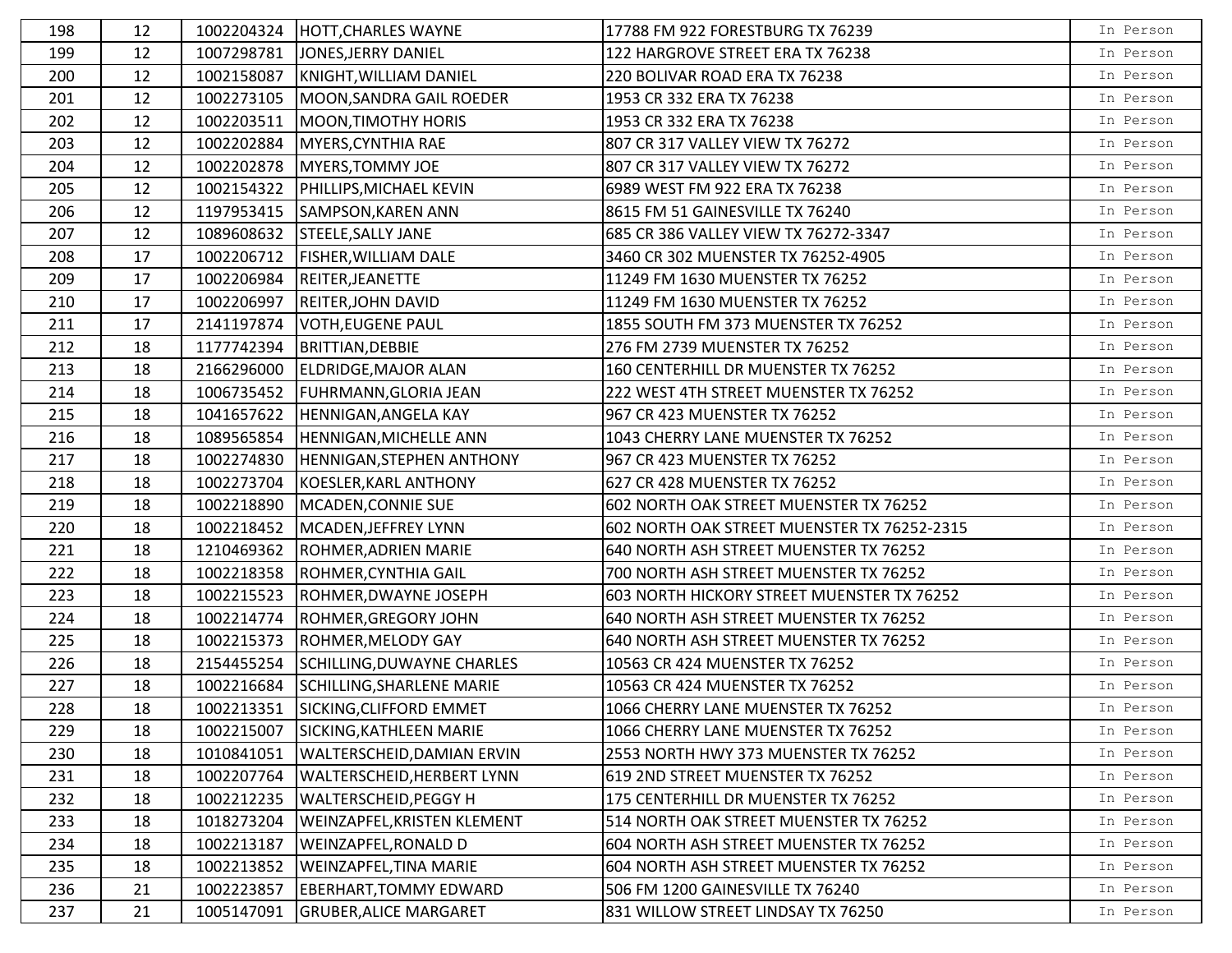| 238 | 21 | 1009674605 | HAMPTON, RENEE ROSE                | 64 CR 466 GAINESVILLE TX 76240                      | In Person |
|-----|----|------------|------------------------------------|-----------------------------------------------------|-----------|
| 239 | 21 | 1176523931 | <b>HESS, CODY MICHAEL</b>          | 401 2ND STREET LINDSAY TX 76250-2702                | In Person |
| 240 | 21 | 1002220683 | <b>HORN, PAMELA LYNN</b>           | 1201 NORTMAN DRIVE GAINESVILLE TX 76240             | In Person |
| 241 | 21 | 2156772391 | KNABE, MASON DANIEL                | 506 FM 1200 GAINESVILLE TX 76240                    | In Person |
| 242 | 21 | 1002220292 | <b>KNAUF, RENE MECCA</b>           | 520 HENRY STREET LINDSAY TX 76250                   | In Person |
| 243 | 21 | 2122864710 | LANGLEY, JEFFREY DEAN              | 118 2ND STREET LINDSAY TX 76250                     | In Person |
| 244 | 21 | 1002225060 | METZLER, JULEEN RUEL               | 1103 NORTMAN DRIVE GAINESVILLE TX 76240             | In Person |
| 245 | 21 | 1002223819 | METZLER, PHILLIP FRANK             | 1103 NORTMAN DRIVE GAINESVILLE TX 76240             | In Person |
| 246 | 21 | 1002273974 | NEU, DIANE HERMES                  | 919 EAST J M LINDSAY BOULEVARD GAINESVILLE TX 76240 | In Person |
| 247 | 21 |            | 1008987124 REITER, LLOYD JOSEPH    | 199 CR 466 GAINESVILLE TX 76240                     | In Person |
| 248 | 21 | 1002271391 | <b>ROBERG, DORIS REEVES</b>        | 1219 NORTMAN DRIVE GAINESVILLE TX 76240             | In Person |
| 249 | 21 | 1015394033 | SCHMITZ, JOSEPH ARNOLD             | 106 CIRCLE DRIVE WEST LINDSAY TX 76250-2146         | In Person |
| 250 | 21 | 1002205750 | SICKING, WILLIAM JOESPH            | 618 BRADFORD STREET MYRA TX 76253                   | In Person |
| 251 | 21 | 1002195437 | SPAETH, LOU ANN                    | 203 WEST ELMVIEW STREET LINDSAY TX 76250            | In Person |
| 252 | 21 | 2002206444 | TAMPLIN, CHRISTINA DAWN            | 225 HICKORY STREET LINDSAY TX 76250                 | In Person |
| 253 | 21 | 1010447984 | <b>TUCKER, JOHNNY LYNN</b>         | 319 CR 466 GAINESVILLE TX 76240                     | In Person |
| 254 | 21 | 1041347253 | <b>VESTAL, LISA MARIE</b>          | 1217 NORTMAN DRIVE GAINESVILLE TX 76240             | In Person |
| 255 | 21 | 1089664293 | VOTH, DANITA G                     | 451 CR 434 GAINESVILLE TX 76240                     | In Person |
| 256 | 21 | 1002224799 | <b>WILLIAMS, DARLENE ANN</b>       | 4339 CR 422 GAINESVILLE TX 76240                    | In Person |
| 257 | 21 | 1089280817 | ZIMMERER, MARGARET MICHELLE        | 807 FM 1199 GAINESVILLE TX 76240-1715               | In Person |
| 258 | 22 | 1083387823 | DUNHAM, JIMMIE LEE                 | 747 KIOWA DRIVE WEST LAKE KIOWA TX 76240            | In Person |
| 259 | 22 | 1080722198 | DUNHAM, MICHAEL DAVID              | 747 KIOWA DRIVE WEST LAKE KIOWA TX 76240            | In Person |
| 260 | 22 | 1014328387 | <b>GARY, JIMMY CHARLES</b>         | 308 KIOWA DRIVE NORTH LAKE KIOWA TX 76240           | In Person |
| 261 | 22 | 1002229936 | <b>GRAY, TAMMY GIST</b>            | 122 SAN CHEZ DRIVE LAKE KIOWA TX 76240              | In Person |
| 262 | 22 | 1076293153 | <b>GROSS, DOROTHY DUFFIN</b>       | 113 HURON TRAIL LAKE KIOWA TX 76240                 | In Person |
| 263 | 22 | 1076293148 | <b>GROSS, JAMES MICHAEL</b>        | 113 HURON TRAIL LAKE KIOWA TX 76240                 | In Person |
| 264 | 22 | 2165243923 | HOAGLAND, HANNAH GRACE             | 111 COMANCHE DRIVE LAKE KIOWA TX 76240              | In Person |
| 265 | 22 | 1078845400 | JAMIESON, JOHN RICHARD             | 1012 KIOWA DRIVE EAST LAKE KIOWA TX 76240           | In Person |
| 266 | 22 | 1077245294 | KUYKENDALL, MARY HILTON            | 823 KIOWA DRIVE WEST LAKE KIOWA TX 76240            | In Person |
| 267 | 22 | 1002230279 | <b>KYLE, HUGHLEN WAYNE</b>         | 102 COCOPA DRIVE LAKE KIOWA TX 76240                | In Person |
| 268 | 22 |            | 1007178830 KYLE, SANDRA MARTINDALE | 102 COCOPA CV LAKE KIOWA TX 76240                   | In Person |
| 269 | 22 | 1090028865 | MORRIS, CHRISTY ANN                | 112 SANTA FE TRAIL LAKE KIOWA TX 76240              | In Person |
| 270 | 22 | 1083266030 | PENDERY, GERALD VERNON             | 100 MOLALA COVE LAKE KIOWA TX 76240                 | In Person |
| 271 | 22 | 1014326648 | <b>PRESTON, JAMESON PARKER</b>     | 116 SEQUOYA DRIVE LAKE KIOWA TX 76240               | In Person |
| 272 | 22 | 1092466206 | <b>SLACK, DAVID EDWARD</b>         | 823 KIOWA DRIVE WEST LAKE KIOWA TX 76240            | In Person |
| 273 | 22 | 1002270929 | TALLEY, KAREN WILLIAMS             | 541 KIOWA DRIVE EAST LAKE KIOWA TX 76240            | In Person |
| 274 | 22 | 1002184255 | <b>WEBER, JOHN GEORGE</b>          | 1321 KIOWA DRIVE EAST LAKE KIOWA TX 76240           | In Person |
| 275 | 33 | 2151990884 | LESTER, AMANDA MARIE               | 2700 FM 1201 GAINESVILLE TX 76240                   | In Person |
| 276 | 33 | 1002220432 | METZLER, GLENNA HELLMAN            | 1129 FM 1201 GAINESVILLE TX 76240                   | In Person |
| 277 | 33 | 1002223410 | METZLER, MARK PHILLIP              | 2753 FM 1200 GAINESVILLE TX 76240-0936              | In Person |